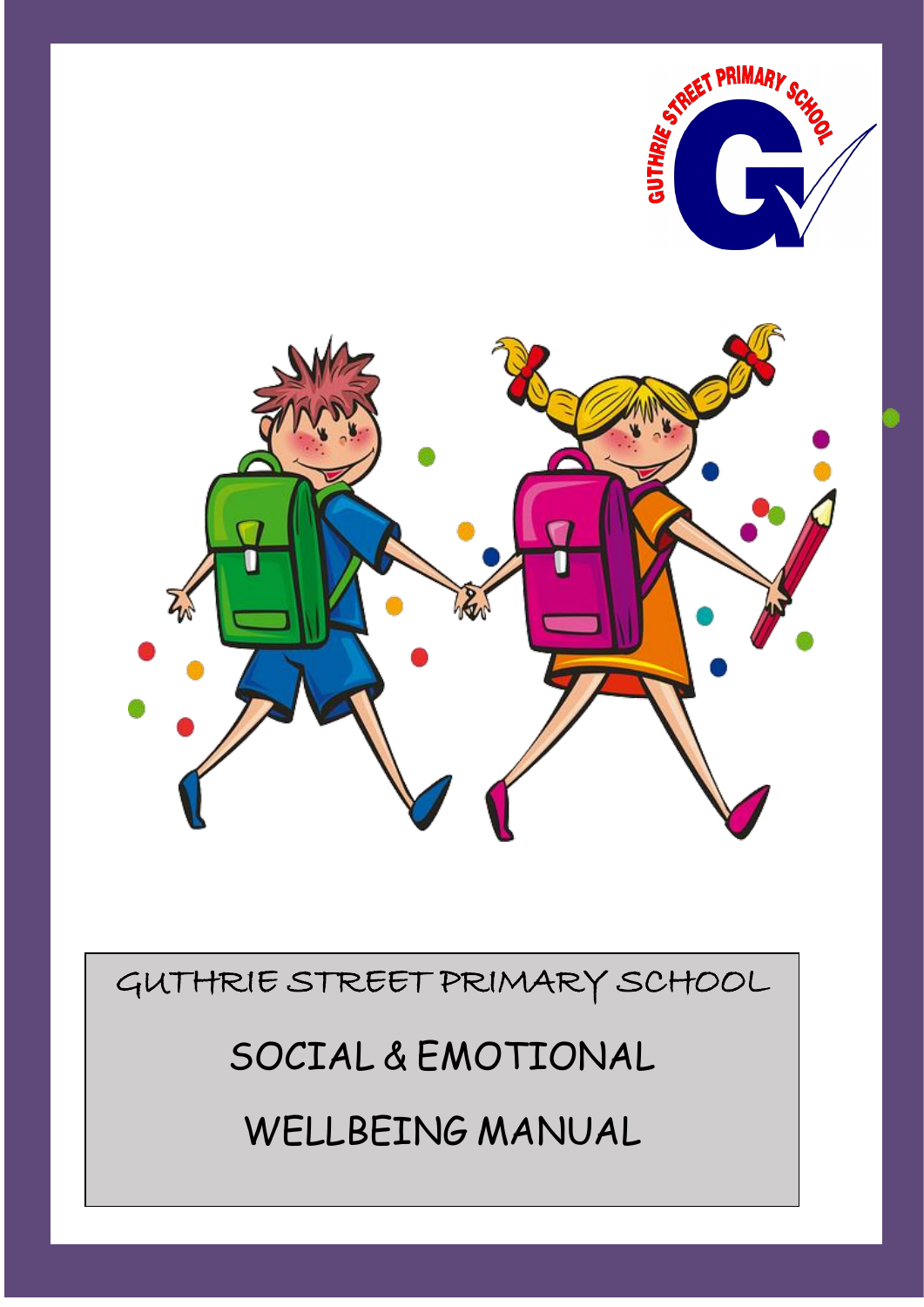

Dear Parents,

Please find enclosed a copy of the Guthrie Street Primary School Social and Emotional Well Being Manual.

As members of the Guthrie Street school community, students, teachers and families have certain rights and responsibilities within our community - the right to teach and learn and the right to feel safe both physically and emotionally are governing. Rules and consequences are used to support our rights and responsibilities. The Social & Emotional Wellbeing Manual clearly outlines the Rights and Responsibilities and the Rules and Consequences of our school.

As a school we understand the importance of creating a positive and safe learning environment and we believe the consistent implementation of this manual will encourage all our students to:

- Contribute to the social, emotional and physical safety of the Guthrie Street community.
- Learn and participate to the best of their ability.
- Accept the consequences of their actions.

The start of the year has seen all classrooms familiarising themselves with the contents of this manual. By providing a copy of this manual to each family, parents have the opportunity to reinforce and strengthen their child's understanding of Rights and Responsibilities and the Rules and Consequences of our school.

I look forward to your continued support as we work together to provide a positive and safe learning environment for all.

#### *Brendan Bicknell*

Principal

Guthrie Street P.S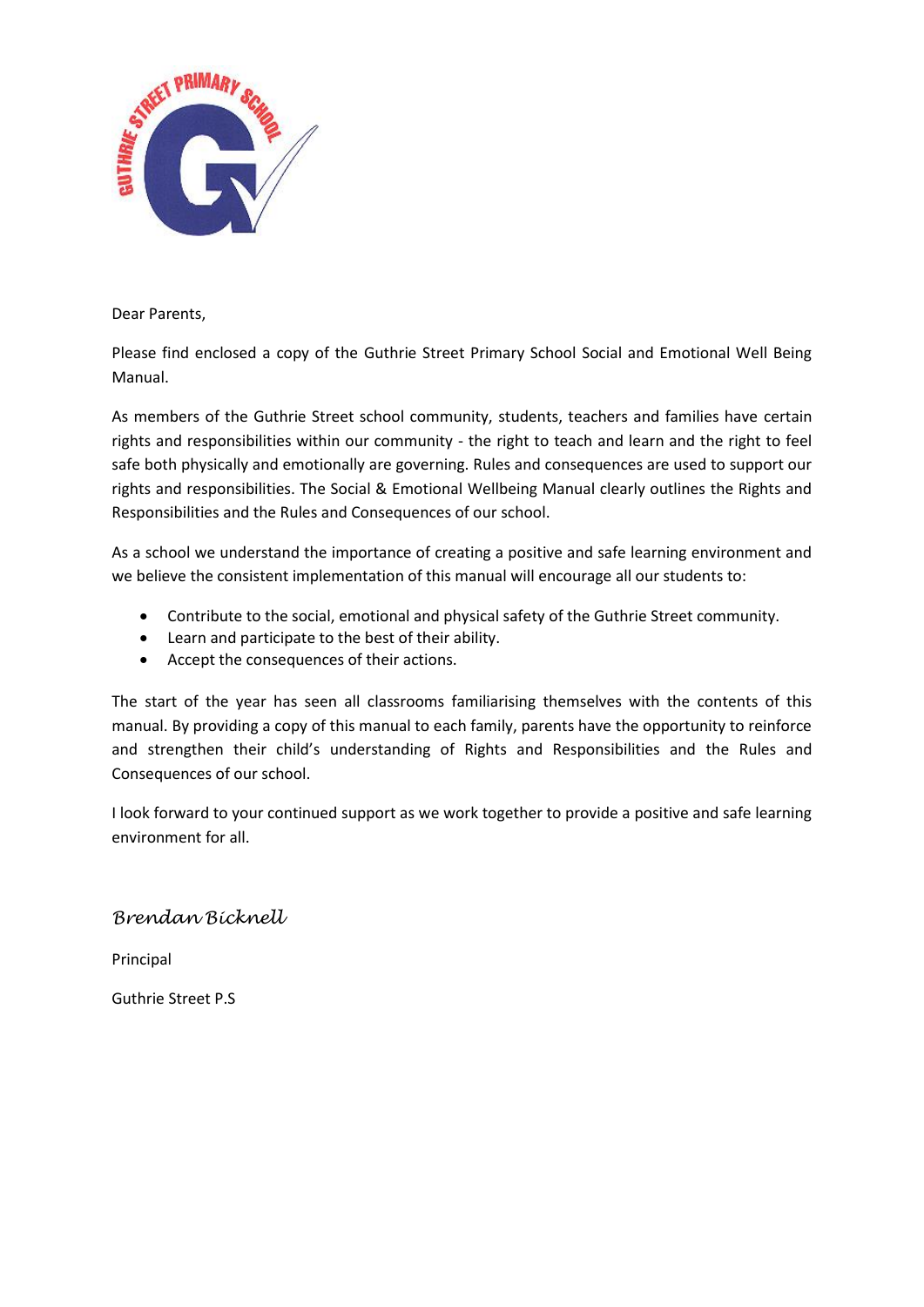

Schools can, directly and indirectly, expose their communities to enlightened understandings and processes of emotional wellbeing that generate harmonious, safe and purposeful coexistence.

As human beings we often respond emotionally first and rationally second. Emotions have the greatest influence on our behaviour. Knowing about human emotions and understanding why and how they occur allows us to take charge of, manage and change our own behaviour.

Self-awareness, self-control, self-motivation, empathy and the ability to get along with others are the pillars of emotional intelligence, and constitute the pathway to health, happiness and success.

Frequently, when students behave inappropriately it is because emotions have taken over from reason. At Guthrie Street, we teach students how to be the master of their feelings, rather than a victim of their feelings.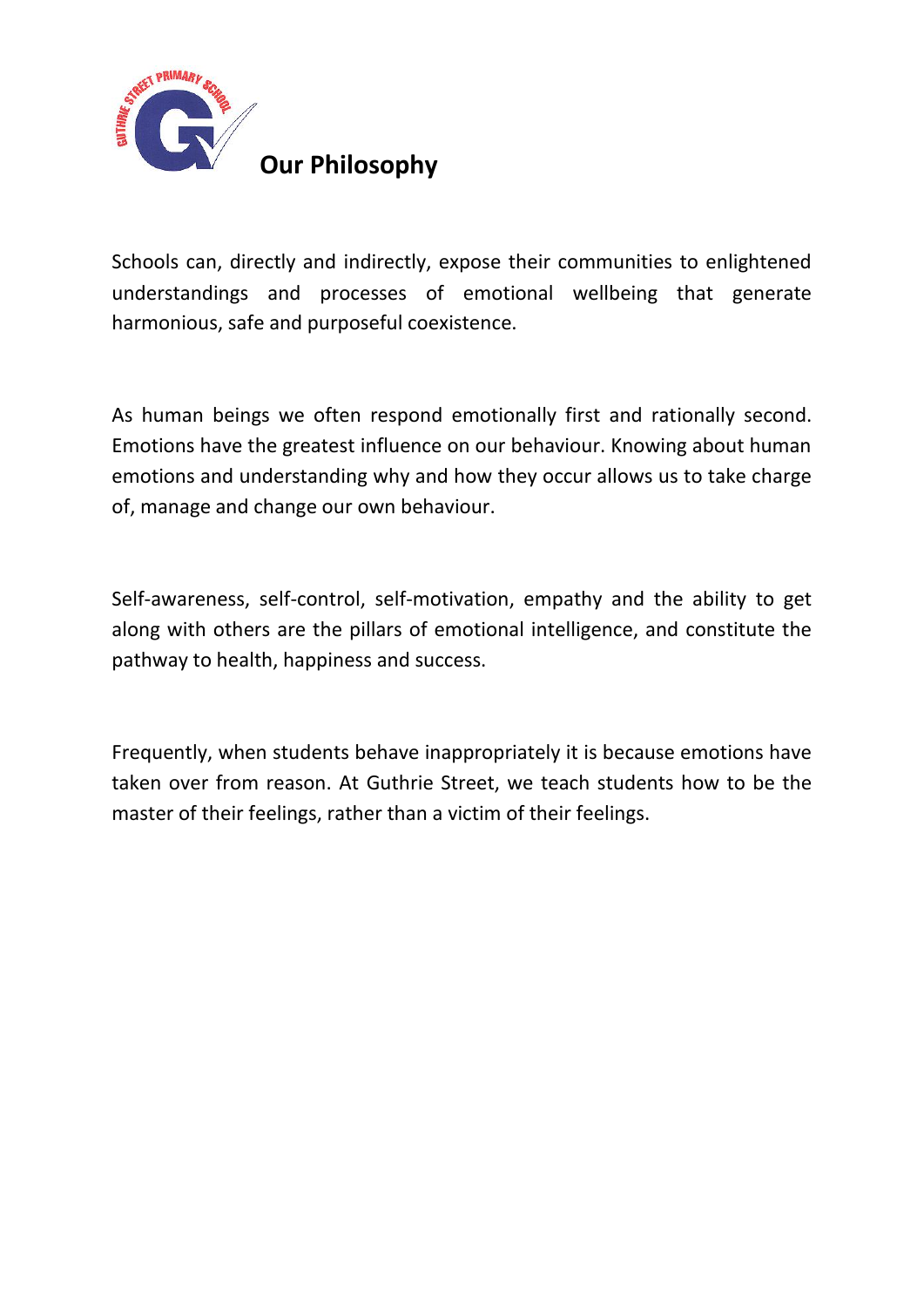

## **Rights & Responsibilities**

As members of the Guthrie Street school community, students, teachers and families have certain rights and responsibilities within our community - the right to teach and learn and the right to feel safe both physically and emotionally are governing. Students, teachers and parents all share equal or joint responsibility in acting in ways that uphold each of our rights.

## **Rules & Consequences**

Rules and consequences are used to support our rights & responsibilities.

When a student begins to act in a way that threatens the rights and responsibilities of themselves and/or others, then specific consequences are used to assist that student to retake charge of him/her self.

## **Behaviour Improvement Plans**

Some students may find it hard to control their behaviour and behave in an acceptable manner. These students require Behaviour Improvement Plans that are developed in consultation with parents, the class teacher, support workers (if relevant) and a Principal Class member.

All staff receive a copy of the Plan, so they can reinforce and support behavioural expectations and consequences. Consistency is then maintained for that student across the school.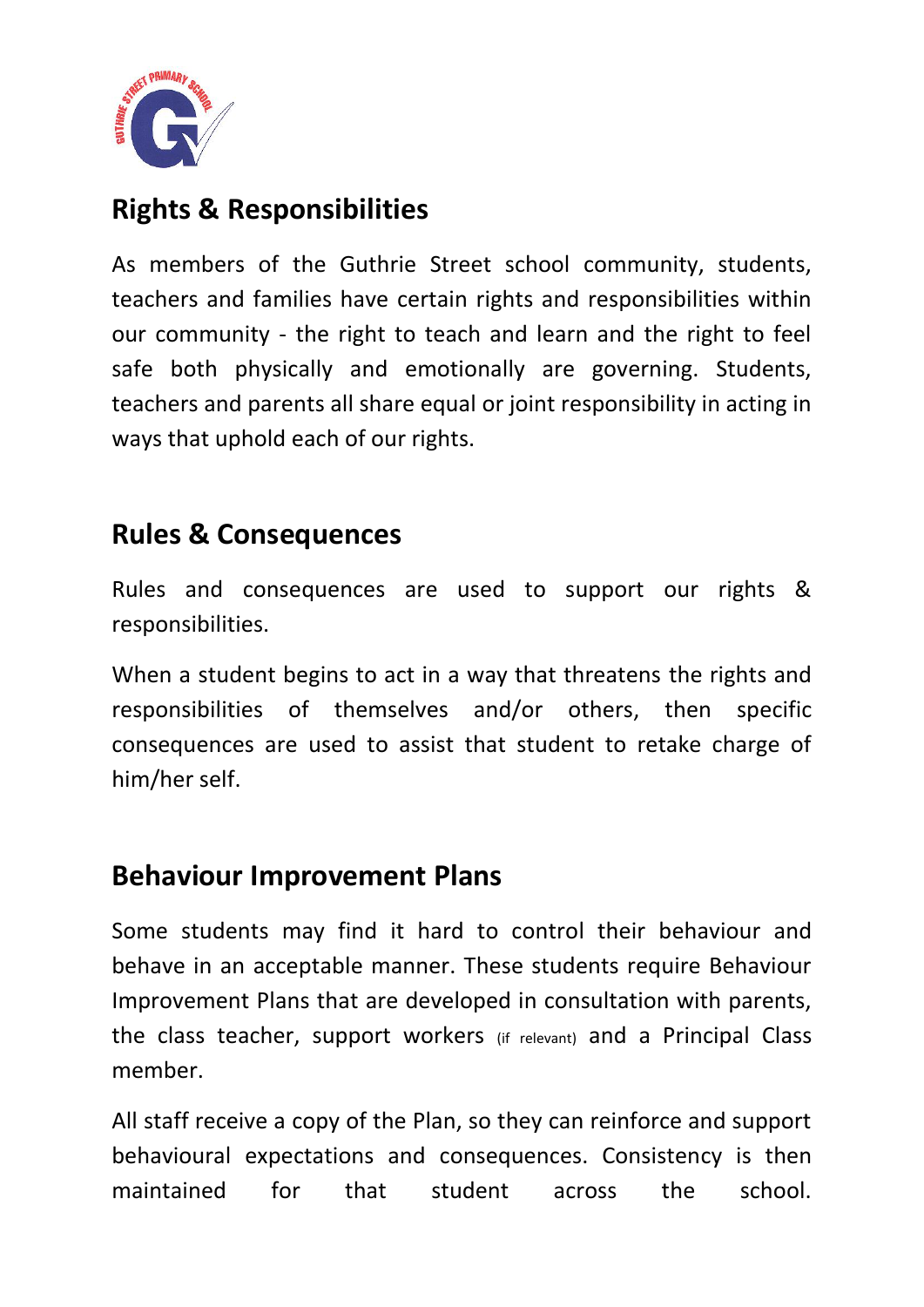

# *Student Rights & Responsibilities*

Through consultation with staff, students and parents, we believe that:

| Students have the right:                           | Students are responsible for:                       |  |
|----------------------------------------------------|-----------------------------------------------------|--|
| To learn and achieve to their                      | Allowing others to learn and play without           |  |
| individual potential.                              | interference.                                       |  |
| To be rewarded for hard work and                   | Contributing to the best of their ability in all    |  |
| effort.                                            | school activities.                                  |  |
| To be accepted as an individual.                   | Accepting others as individuals with differing      |  |
|                                                    | backgrounds, personalities and interests.           |  |
| To be treated and spoken to fairly and             | Treating and speaking to teachers, students and     |  |
| respectfully by teachers, students and<br>parents. | parents in a fair and respectful manner.            |  |
| To learn and play in a clean and tidy              | Keeping our school clean by eating food in the      |  |
| environment.                                       | designated areas and putting all rubbish in the     |  |
|                                                    | bin.                                                |  |
| To ask questions and share ideas.                  | Listening to and valuing others opinions and        |  |
|                                                    | ideas.                                              |  |
| To have appropriate access to school               | Careful and acceptable use of school facilities and |  |
| facilities and equipment.                          | equipment.                                          |  |
| To feel safe in the school                         | Contributing to the physical and emotional safety   |  |
| environment.                                       | of people in our school.                            |  |
|                                                    | Playing safely within the designated areas around   |  |
|                                                    | the school.                                         |  |
|                                                    | Being in control of their own thoughts and          |  |
|                                                    | feelings, and making strong choices.                |  |
|                                                    | Coming into class at the beginning of the day and   |  |
|                                                    | after each break on time.                           |  |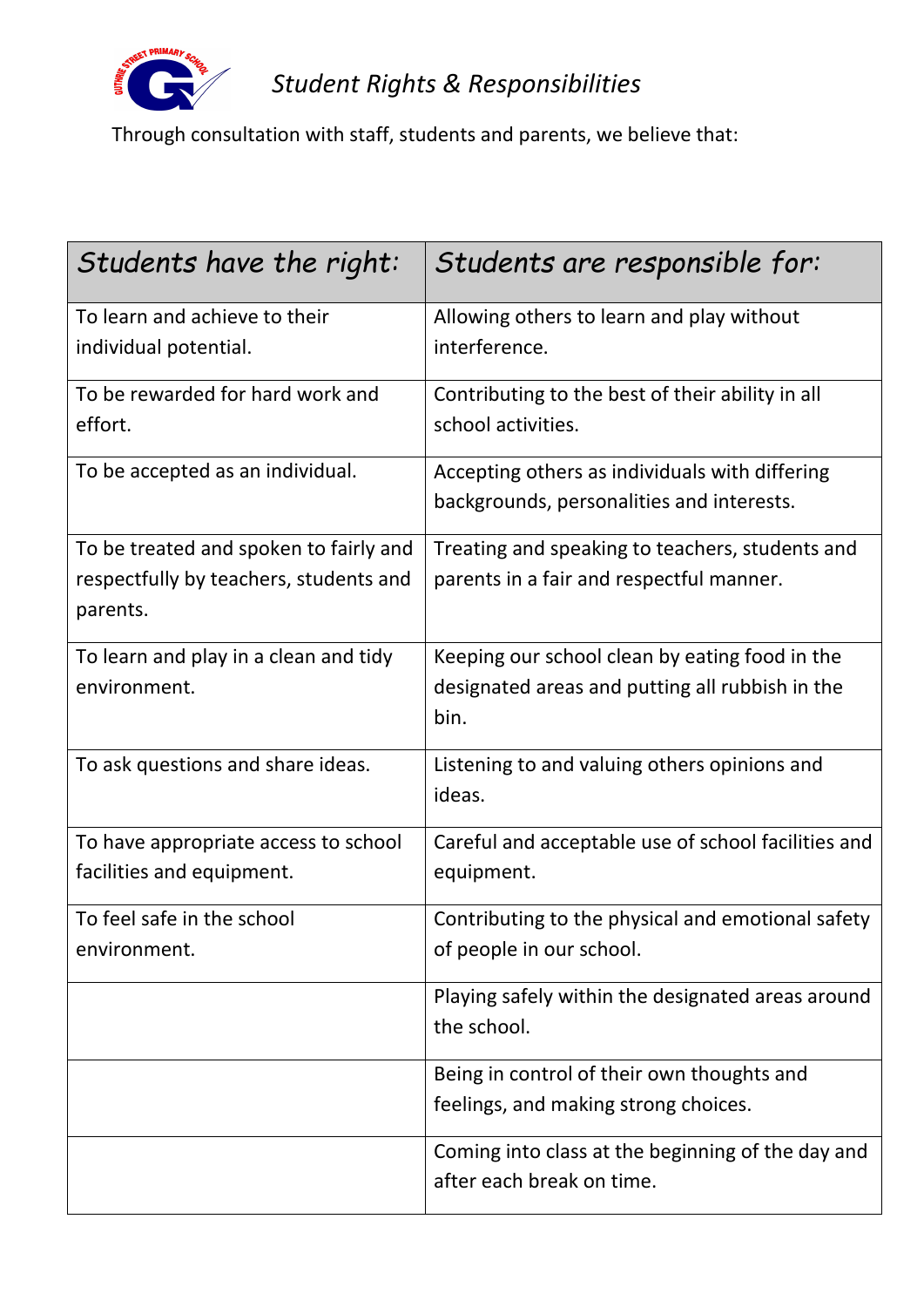

*Teacher Rights & Responsibilities*

## Through consultation with staff, students and parents, we believe that:

| Teachers have the right to:                                        | Teachers are responsible for:                                                   |
|--------------------------------------------------------------------|---------------------------------------------------------------------------------|
| To be treated with respect by students,<br>parents and colleagues. | Treating students, parents and colleagues<br>how they would like to be treated. |
|                                                                    |                                                                                 |
| To feel safe in the school environment.                            | Maintaining a school environment where all                                      |
|                                                                    | children have the opportunity to learn and                                      |
|                                                                    | play happily without interference from                                          |
|                                                                    | others.                                                                         |
|                                                                    | Discussing and reinforcing school rules and                                     |
|                                                                    | expectations.                                                                   |
|                                                                    | Displaying consistency in student                                               |
|                                                                    | management dealings.                                                            |
|                                                                    | Providing appropriate levels of supervision                                     |
|                                                                    | for children both inside and outside the                                        |
|                                                                    | classroom.                                                                      |
| To teach without disruption, in a clean                            | Providing opportunities for all children to                                     |
| and tidy environment.                                              | experience personal success.                                                    |
|                                                                    | Contributing to development of quality units                                    |
|                                                                    | of work through team planning sessions.                                         |
|                                                                    | Coming to school on time and prepared for<br>effective teaching.                |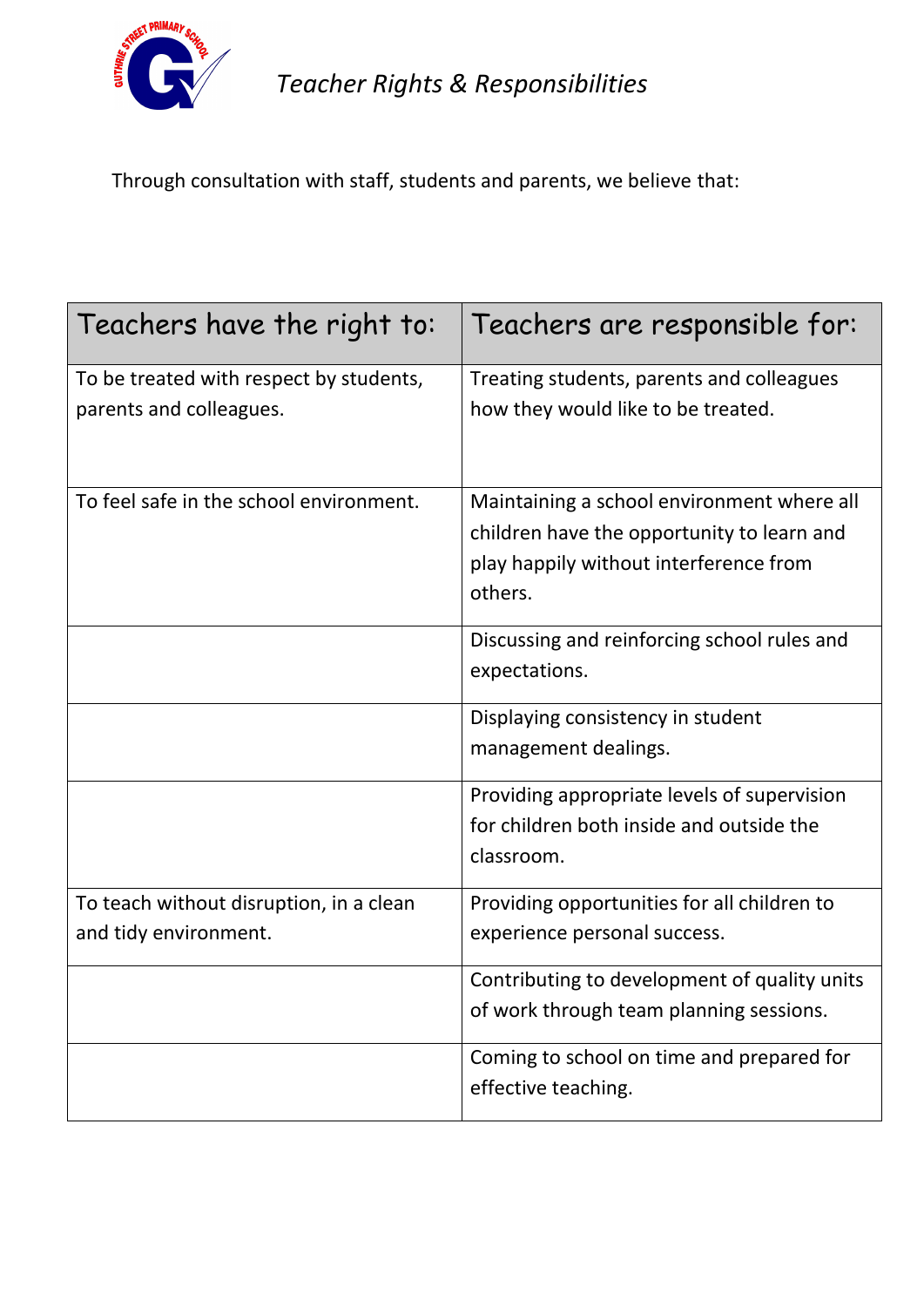

*Parent Rights & Responsibilities*

Through consultation with staff, students and parents, we believe that:

| Parents have the right:                     | Parents are responsible for:                                                |
|---------------------------------------------|-----------------------------------------------------------------------------|
| To know their child is safe.                | Being aware of school rules and encouraging<br>acceptable social behaviour. |
| To be kept informed of their child's        | Following children's progress with interest                                 |
| learning progress and behaviour at school.  | and enthusiasm by participating in scheduled                                |
|                                             | learning and behaviour meetings.                                            |
| To know where their child is at all times.  | Providing the school with up to date contact<br>information.                |
| To know their child is getting an excellent | Ensuring children attend school regularly and                               |
| education.                                  | punctually and to provide explanations for all                              |
|                                             | school absences.                                                            |
|                                             | Ensuring their child has enough sleep at night                              |
|                                             | and is provided with breakfast before                                       |
|                                             | starting school each day.                                                   |
|                                             | Providing their child with a healthy lunch and                              |
|                                             | snack everyday.                                                             |
|                                             | Supporting the schools homework and                                         |
|                                             | reading at home philosophy.                                                 |
|                                             | Sending their child to school in correct school<br>uniform.                 |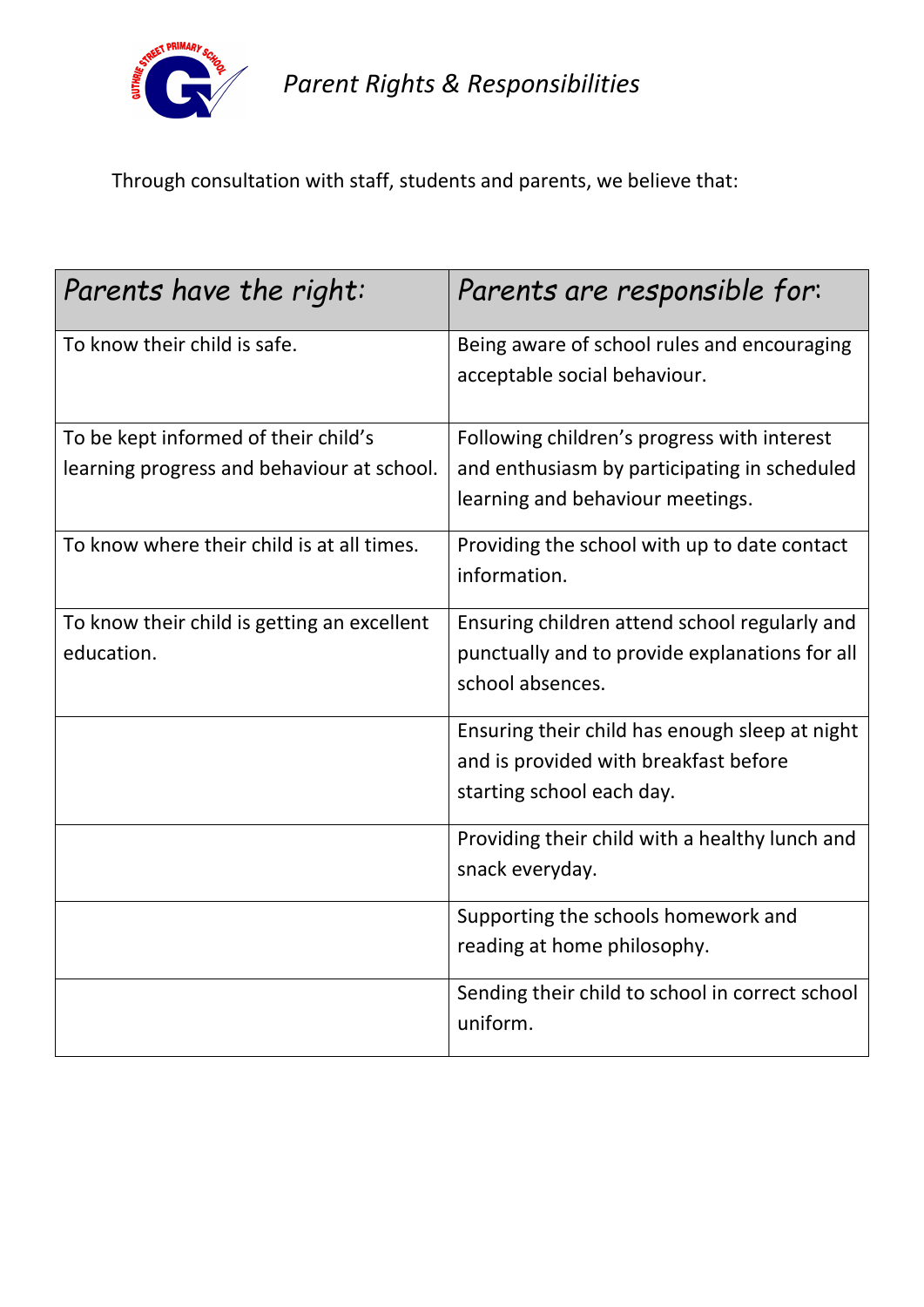# **OUTSIDE**

| <b>Rules</b>                                            | Consequences                                        |  |
|---------------------------------------------------------|-----------------------------------------------------|--|
| Food must be eaten in the                               | Student is directed back to their classroom.        |  |
| classroom. All rubbish is put in the                    | Student picks up their rubbish and places it in the |  |
| bin.                                                    | bin.                                                |  |
| Chewing gum is not permitted at<br>school.              | Student places their chewy in the bin immediately.  |  |
| We play in the designated play                          | Student is directed to appropriate playing area.    |  |
| areas.                                                  | Repeat Offenders 10 minutes time-out on a seat      |  |
|                                                         |                                                     |  |
| We do not play in the toilets.                          | Student is directed to appropriate area.            |  |
| We play all kicking games on the                        | Repeat Offenders 10 minutes time-out on a seat      |  |
| oval                                                    |                                                     |  |
| We must have a pass to come                             | Student is sent out unless they have a corridor     |  |
| inside for genuine reasons                              | pass                                                |  |
|                                                         |                                                     |  |
| We play cooperatively and by the                        | Student is encouraged to do the right thing.        |  |
| agreed rules of the game. We                            |                                                     |  |
| include others in our games.                            | Repeat Offenders 10 minutes time-out on a seat      |  |
|                                                         |                                                     |  |
| We wear a hat between                                   | If a student doesn't have a hat they must play in a |  |
| September and April.                                    | shaded area in the school grounds.                  |  |
|                                                         |                                                     |  |
| iPads are not used in the yard,                         | iPad will be confiscated by a yard duty teacher     |  |
| before or after school.                                 |                                                     |  |
| We do not swing on the soccer                           | Student's are reminded about safety.                |  |
| goals, netball, basketball or                           | Repeat Offenders 10 minutes time-out on a seat      |  |
| football goals. We do not climb                         |                                                     |  |
| fences or trees                                         |                                                     |  |
| We do not interfere with others                         | Student's are reminded about safety.                |  |
| games, eg kicking ball away or take<br>their belongings | Repeat Offenders 10 minutes time-out on a seat      |  |
|                                                         |                                                     |  |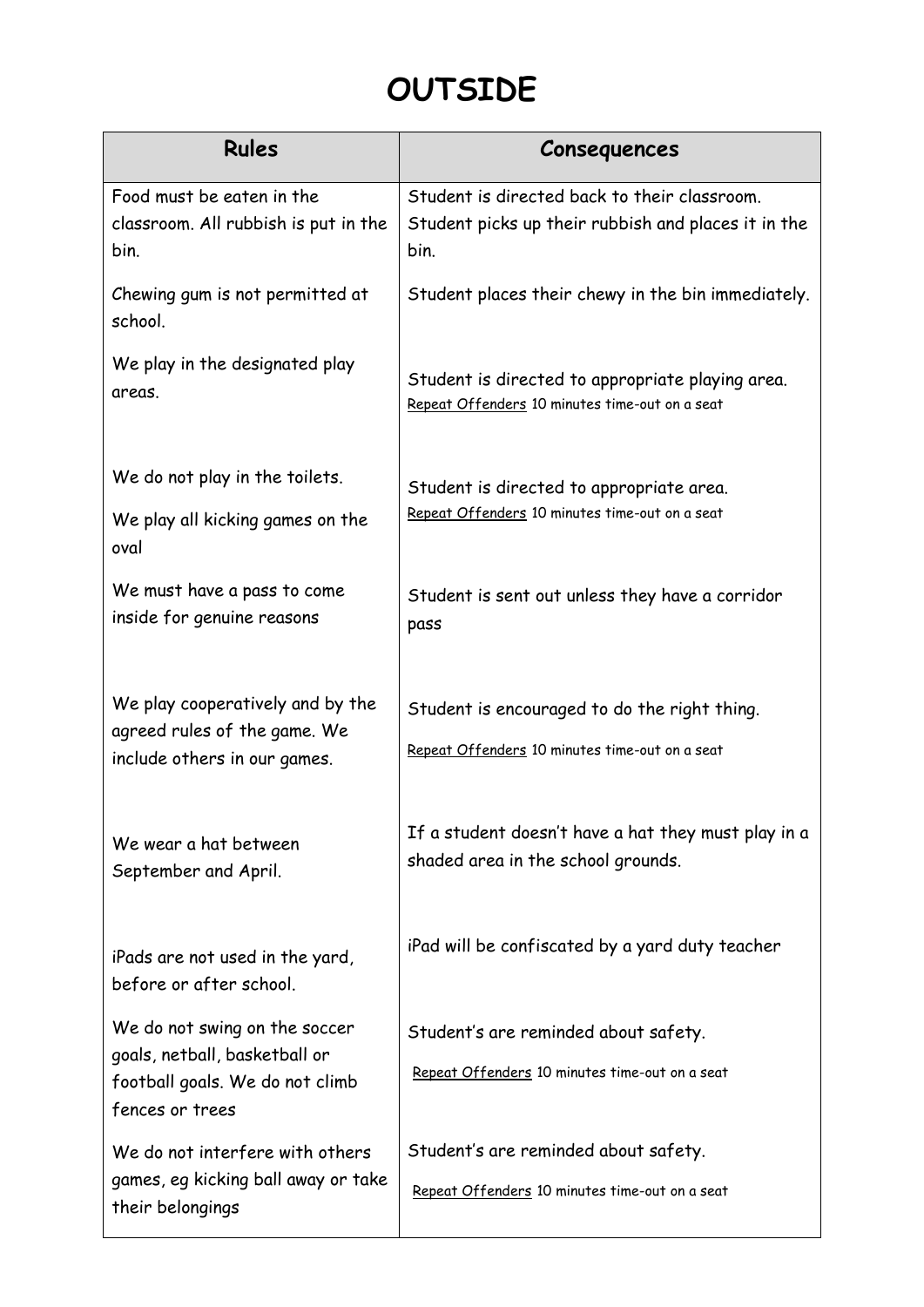| <b>Rules</b>                                                                                                                                                          | Consequences                                                                                                                                                          |
|-----------------------------------------------------------------------------------------------------------------------------------------------------------------------|-----------------------------------------------------------------------------------------------------------------------------------------------------------------------|
| We do not throw sand, rocks, chip                                                                                                                                     | Time out on seat, withdrawal from the yard / Re-                                                                                                                      |
| bark or sticks.                                                                                                                                                       | Think for repeat offenders.                                                                                                                                           |
| We walk our bikes / scooters in<br>and out of school. We must obey<br>all lawful requirements for our<br>chosen method of transport<br>(including wearing of helmets) | Student's are asked to return to their entry or<br>exit point and exhibit the appropriate behaviour.<br>Repeat Offenders Will lose the privilege of riding to school. |
| We do not swear at another                                                                                                                                            | 10 minutes time- out on seat / Withdrawal from                                                                                                                        |
| student.                                                                                                                                                              | the yard for Re-Think                                                                                                                                                 |
| Fighting, wrestling, kicking,<br>punching and pushing is not<br>tolerated.                                                                                            | Withdrawal from the yard / Re-Think or<br>Suspension                                                                                                                  |
| We do not tease, bully or harass                                                                                                                                      | Withdrawal from the yard for Re-Think or                                                                                                                              |
| another student.                                                                                                                                                      | Suspension                                                                                                                                                            |
| Refusal to follow teacher                                                                                                                                             | Withdrawal from the yard for Re-Think or                                                                                                                              |
| instructions is not permitted.                                                                                                                                        | Suspension                                                                                                                                                            |
| Swearing directed at a teacher                                                                                                                                        | Withdrawal from the yard for Re-Think or                                                                                                                              |
| will not be tolerated.                                                                                                                                                | Suspension                                                                                                                                                            |

### **NOTE:**

**1)** The Teacher or Principal will determine whether Re-Think or Suspension is used as a consequence. The Teacher / Principal will take into account –

i) the severity of the incident

- ii) whether the behaviour has been addressed previously.
- iii) Parents will be contacted for serious events or ongoing problems in the yard
- iv) Please note, parents will not be contacted on every occasion a student has a consequence. The Principal will use discretion as to when to contact parents for different incidents.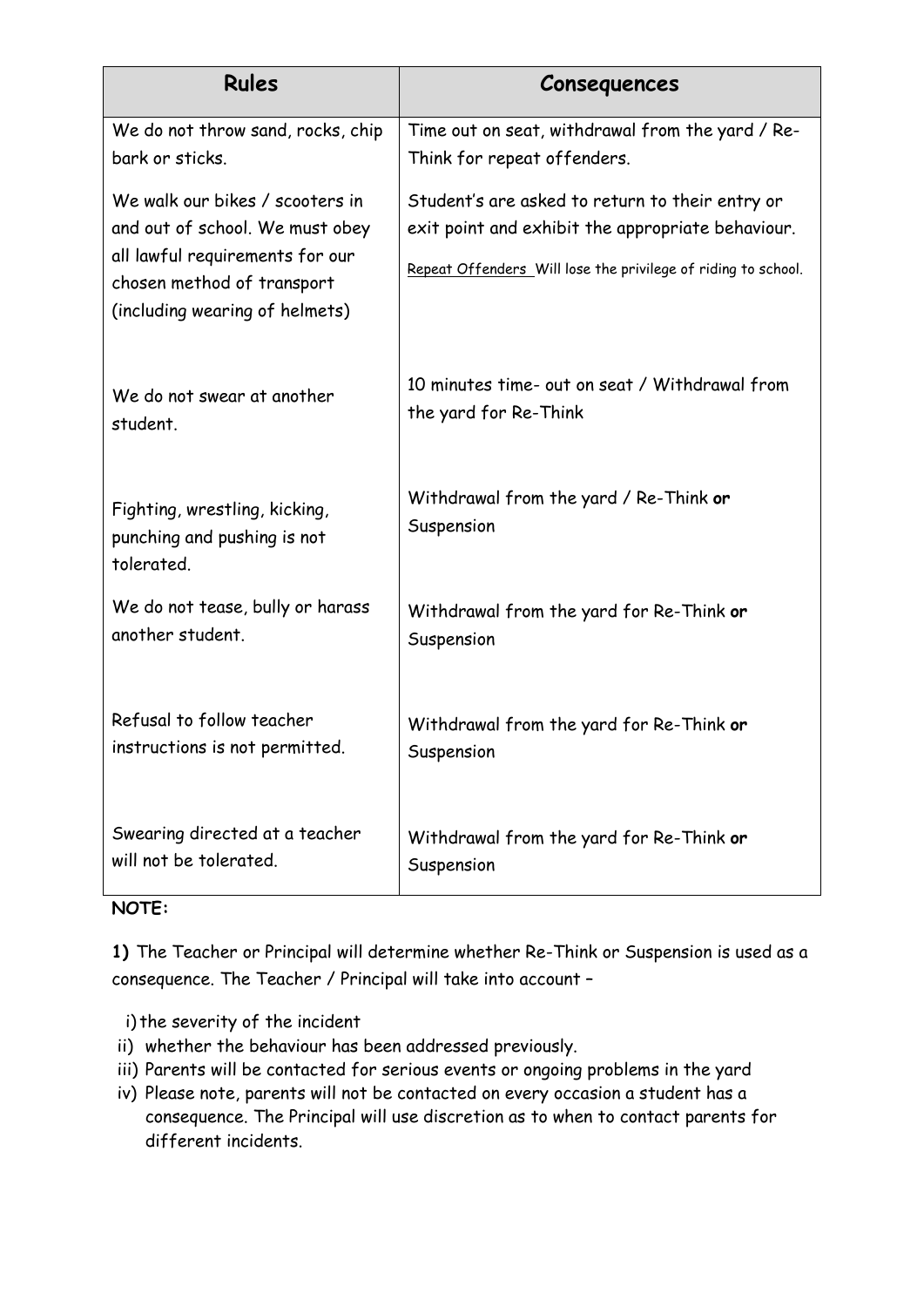# **INSIDE**

| <b>Rules</b>                                                                                                                                                                                                                                                                                                 | <b>Students making</b><br>strong Choices                                                                      | Consequences                                                                                                                                                                                                      |
|--------------------------------------------------------------------------------------------------------------------------------------------------------------------------------------------------------------------------------------------------------------------------------------------------------------|---------------------------------------------------------------------------------------------------------------|-------------------------------------------------------------------------------------------------------------------------------------------------------------------------------------------------------------------|
| We do not distract other students<br>or classes.<br>We respect each other's property.<br>We complete our work quietly and<br>to the best of our ability.                                                                                                                                                     | Verbal praise<br>Public recognition<br>Award/Certificate<br><b>Stickers</b><br>Note home<br>Classroom rewards | 4 STEP PROCESS<br>Verbal/non verbal<br>reminder<br>Time-out in classroom<br>Removal to another class<br>Exit to office                                                                                            |
| We use technology for educational<br>purposes only and use devices as<br>instructed by our teachers.<br>We are eSmart on our devices and<br>help keep each other safe online.<br>We care for all devices including<br>BYOD and school owned iPads,<br>laptops, printers and other<br>technology / equipment. | Students can use<br>technology in all of<br>their subjects to<br>assist and extend<br>their learning.         | Students are banned from<br>using technology, consequence<br>to be decided by Principal<br>Devices will be confiscated by<br>teacher until the end of day<br>Parents will be contacted<br>about inappropriate use |
| We follow all teacher instructions.<br>We are punctual, we enter the<br>room in an orderly way and we are<br>organised and ready for work at<br>the appropriate times.                                                                                                                                       | Verbal praise<br>Public recognition<br>Award/Certificate<br>Stickers<br>Note home<br>Classroom rewards        | 4 STEP PROCESS<br>Verbal/non verbal<br>reminder<br>Time-out in classroom<br>Removal to another class<br>Exit to office                                                                                            |
| We do not hurt another student or<br>teacher, physically or emotionally.<br>We do not use behaviour that is<br>offensive, degrading or insulting to<br>others.<br>Dangerous items must never be<br>brought to school.                                                                                        | Verbal praise<br>Public recognition<br>Award/Certificate<br>Stickers<br>Note home<br>Classroom rewards        | Removal to another class /<br>Exit to office / Suspension                                                                                                                                                         |